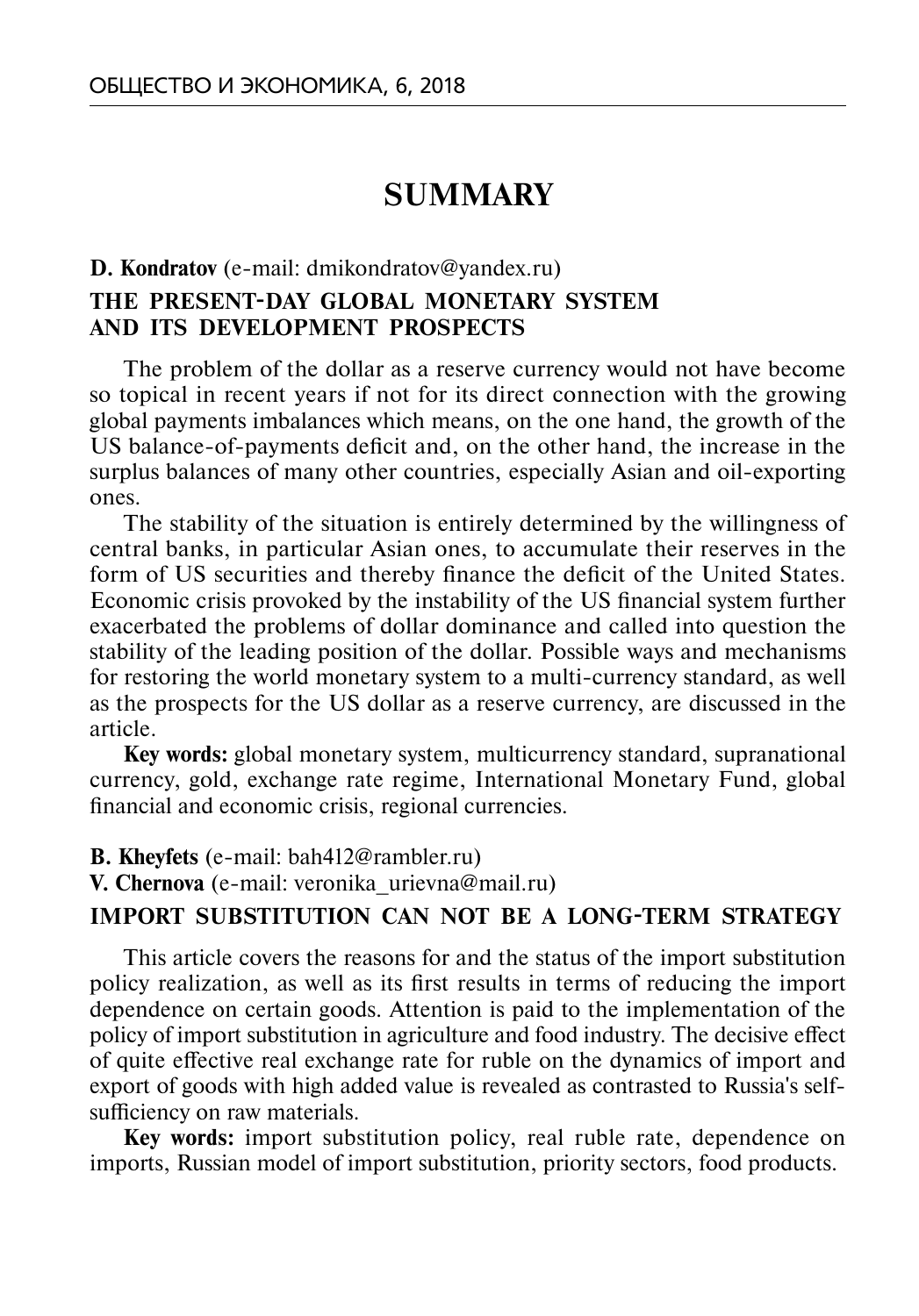#### **О. Sheraliev** (e-mail: rektorat@uwed.uz)

### **ECONOMIC AND INVESTMENT ATTRACTIVENESS AND GEOECONOMIC IMPORTANCE OF THE PROJECT "THE ECONOMIC BELT OF THE SILK ROAD"**

In the article the geo-economic importance and various aspects of economic, logistic, transport and investment attractiveness of the "Economic belt of the Silk Road" project are considered in connection with the concepts, institutions and other projects existing in the Central Asian region. The author reveals the incentives for Uzbekistan to participate in the "Economic belt of the Silk Road" project and some aspects of its implementation.

**Key words:** China, PRC, Silk road, "Silk Road Economic Belt", "21st-Century Maritime Silk Road", "belt and road", integration, investment, strategy, project, economic attractiveness, geo-economic importance.

**I. Vershinin** (e-mail: vershinin@riep.ru)

**A. Kornilov** (e-mail: kornilov@riep.ru)

**S. Baykov** (e-mail: s.baykov@riep.ru)

### **THE RESULTS OF MONITORING R&D EXPENDITURES OF RUSSIAN COMPANIES LISTED IN THE RBC500 RATING**

The article presents the results of monitoring R&D expenditures of the largest Russian companies listed in the RBC500 rating. As a part of the study an analysis of the financial reports presented by RBC500 listed Russian companies for the period 2013–2016 is carried out. The dynamics of R&D expenditures for the indicated period and their distribution by sectors of the economy is also reflected therein. Furthermore, changes in the said dynamics are analyzed with respect to the sectoral structure of the economy and major trends in R&D activities of the largest Russian companies are elucidated.

**Key words:** research and development, R&D, financing, rating, private sector, scientific results, science policy.

#### **F. Vlasov** (e-mail: wlasow\_1950@mail.ru)

#### **THE NEED FOR HARMONIZATION OF SOCIAL AND ECONOMIC RELATIONS IN RUSSIA AND THE WAYS TO ACHIEVE IT**

The author investigates the contradictions and disproportions within Russian socio-economic model, the most important being wealth inequality. It is proved that today wealth inequality is the main obstacle to the acceleration of economic growth rate, economic diversification and technological modernization. The author's definition of harmonization as a means of overcoming the accumulated imbalances is given and the ways of its implementation are proposed.

**Key words:** Harmonization, disproportions, inequality, social structure, environment, periods of reforms.